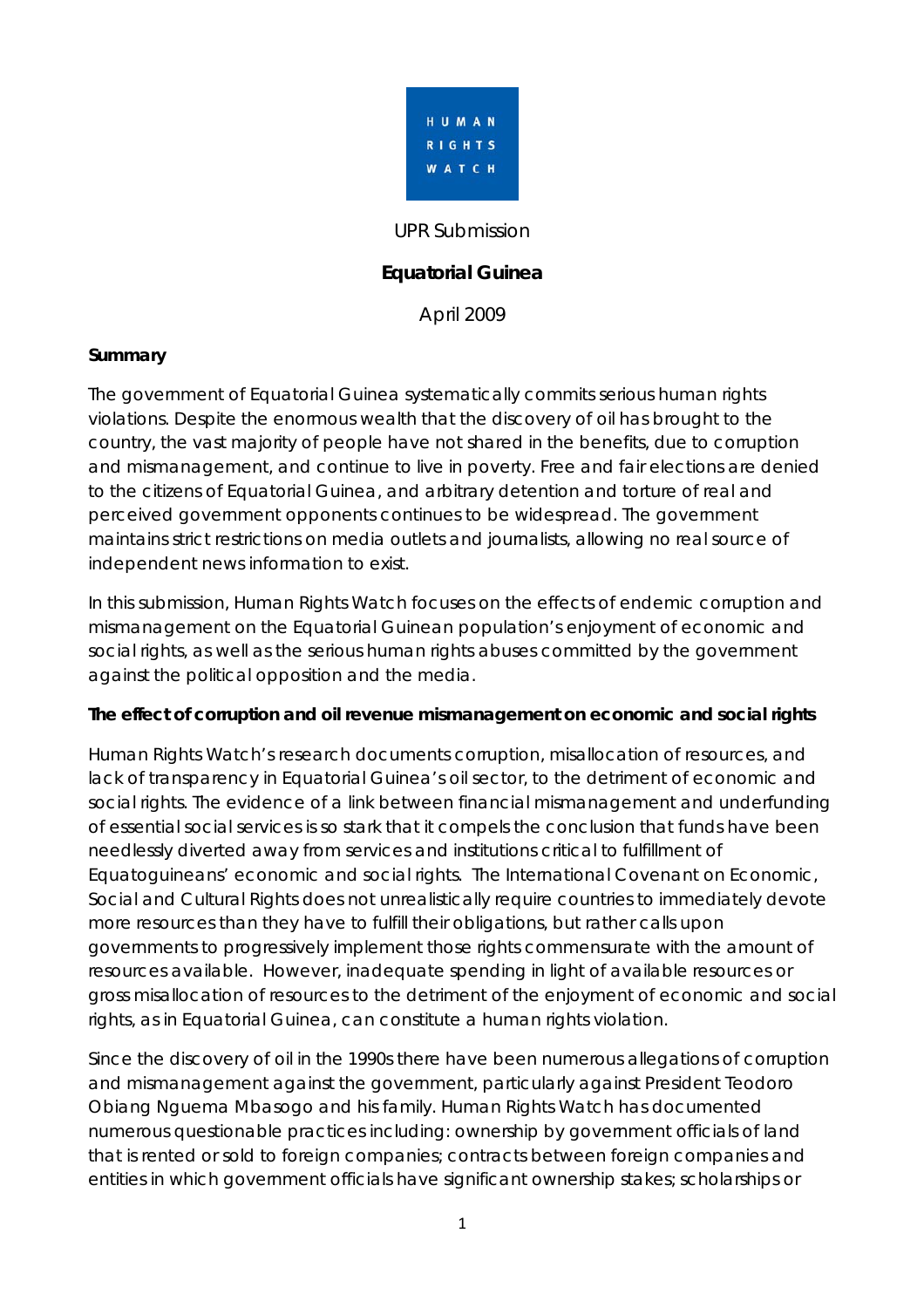other services paid to relatives of government officials by foreign investors; and transactions by government officials involving tens of millions of dollars in cash withdrawals or to purchase luxury items such as mansions or exotic cars.

The government of Equatorial Guinea has not only failed to curb the endemic corruption, but has also consistently mismanaged its oil revenue wealth so that even money that has not been siphoned off by corrupt officials renders little benefit to Equatoguinean citizens. The government signs contracts that are extremely favorable to oil companies, has very low revenue collection rates, and fails to audit the accounts into which oil revenues are paid.

The government of Equatorial Guinea's responses to allegations of corruption and mismanagement are in general characterized by denial and heavy-handed attempts to limit public access to information. Government officials deny the involvement of personal interests in the management of government finances, launch counterattacks against those levelling allegations, and persecute those in the media who attempt to get to the bottom of those accusations.

Although Equatorial Guinea has taken steps in the past five years to improve revenue transparency—including deciding in 2004 to seek admission to the UK-sponsored Extractive Industries Transparency Initiative and allowing the release of an International Monetary Fund (IMF) fiscal transparency report on the observance of standards and codes in 2005—progress has been slow. Transparency surrounding oil revenues and accountability for the allocation and spending of those revenues is virtually non-existent.

Partially because the Equatoguinean government refuses to operate transparently in a manner that would allow citizens to hold it accountable for its fiscal policies, the citizens of Equatorial Guinea have not benefited commensurate to the levels of oil revenue flowing into their country. The government has underinvested in its own population's well-being and failed to adequately utilize the massive amount of revenue the country has earned as a result of its oil boom.

As the third-largest oil-producer in sub-Saharan Africa, yet with a relatively small population of approximately 527,000 people, the country has among the highest per capita Gross Domestic Product (GDP) in the world and should be a model of development.

Yet, social indicators have not markedly improved in the decade since oil revenues started to come in, despite the relative stability in population. As of 2009, Equatorial Guinea had one of the largest gaps between its per capita GDP and its Human Development Index score. Life expectancy is low at 51 years, and infant mortality is high at 124 deaths per 1,000 live births. Nineteen percent of children under age five are moderately to severely malnourished and only 43 percent of the population uses safe water. Yet despite mounting revenues, expenditures on health and education actually declined as a percentage of government expenditures, from 6.43 percent and 6.79 percent, respectively, in the pre-oil period (1992 to 1996 average) to 1.23 percent and 1.67 percent after the flow of oil revenue (1997 to 2002 average) (see chart, below).The IMF noted in 2005 that "the country's social indicators have not improved" commensurate to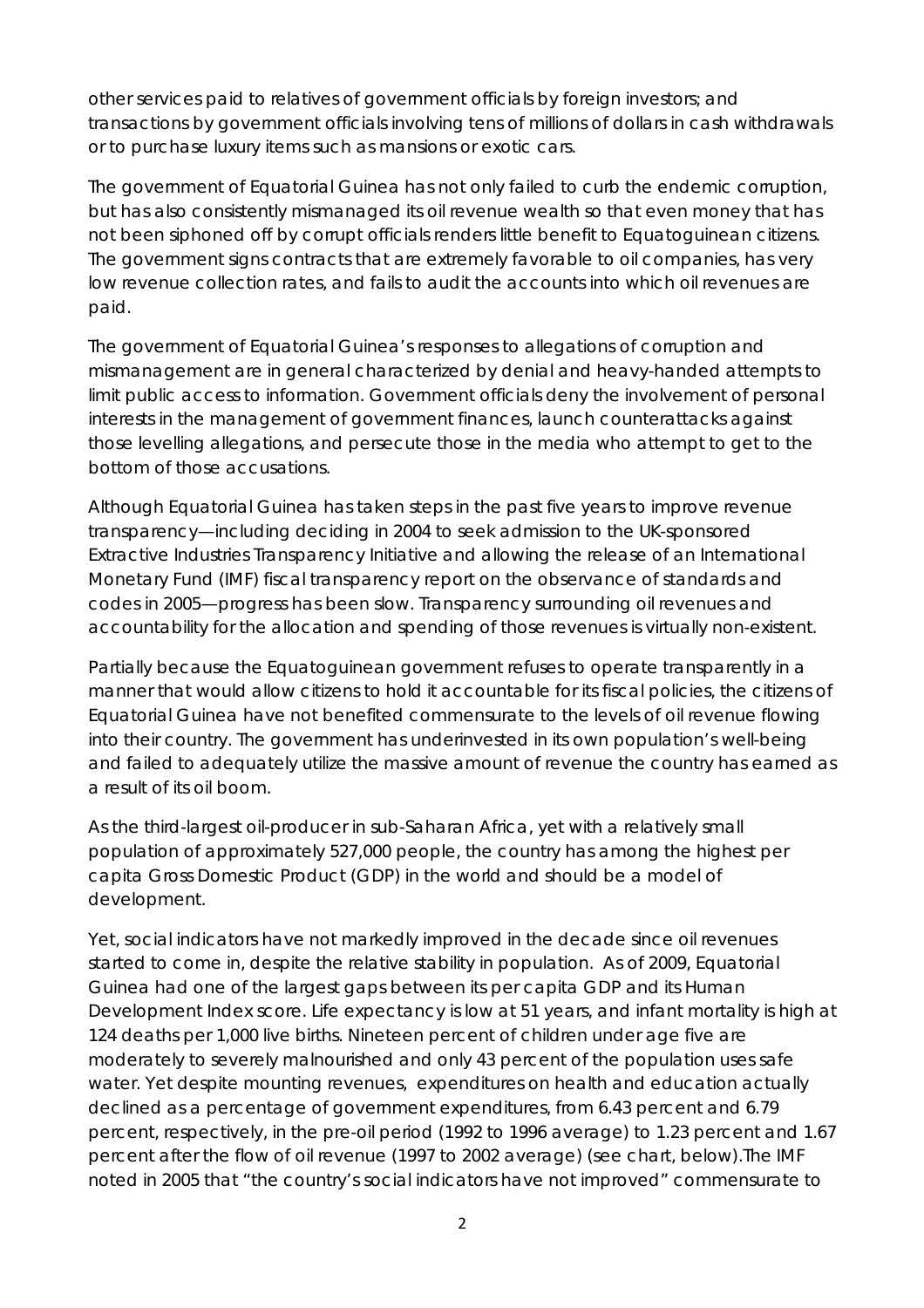the growth in per capita GDP, while the World Bank reported that although "oil discoveries and rapid expansion of oil exports have caused a striking improvement in economic indicators, there has been no impact on the country's dismal social indicators."



# **Human Rights Watch makes the following recommendations to the government of Equatorial Guinea:**

- Establish a clear fiscal policy for transparent management of oil wealth, including making the budget public, identifying the location of foreign accounts, and conducting an audit of government accounts.
- Progressively realise the rights of access to health and education, and ensure appropriate allocation of resources is made to that end.
- Ensure that government officials declare their assets and that this is verifiable (as provided for by Equatorial Guinea law).
- Set up a genuinely independent anti-corruption commission empowered to investigate and prosecute those implicated in corrupt practices.
- Authorize the publication of federal and local government budgets.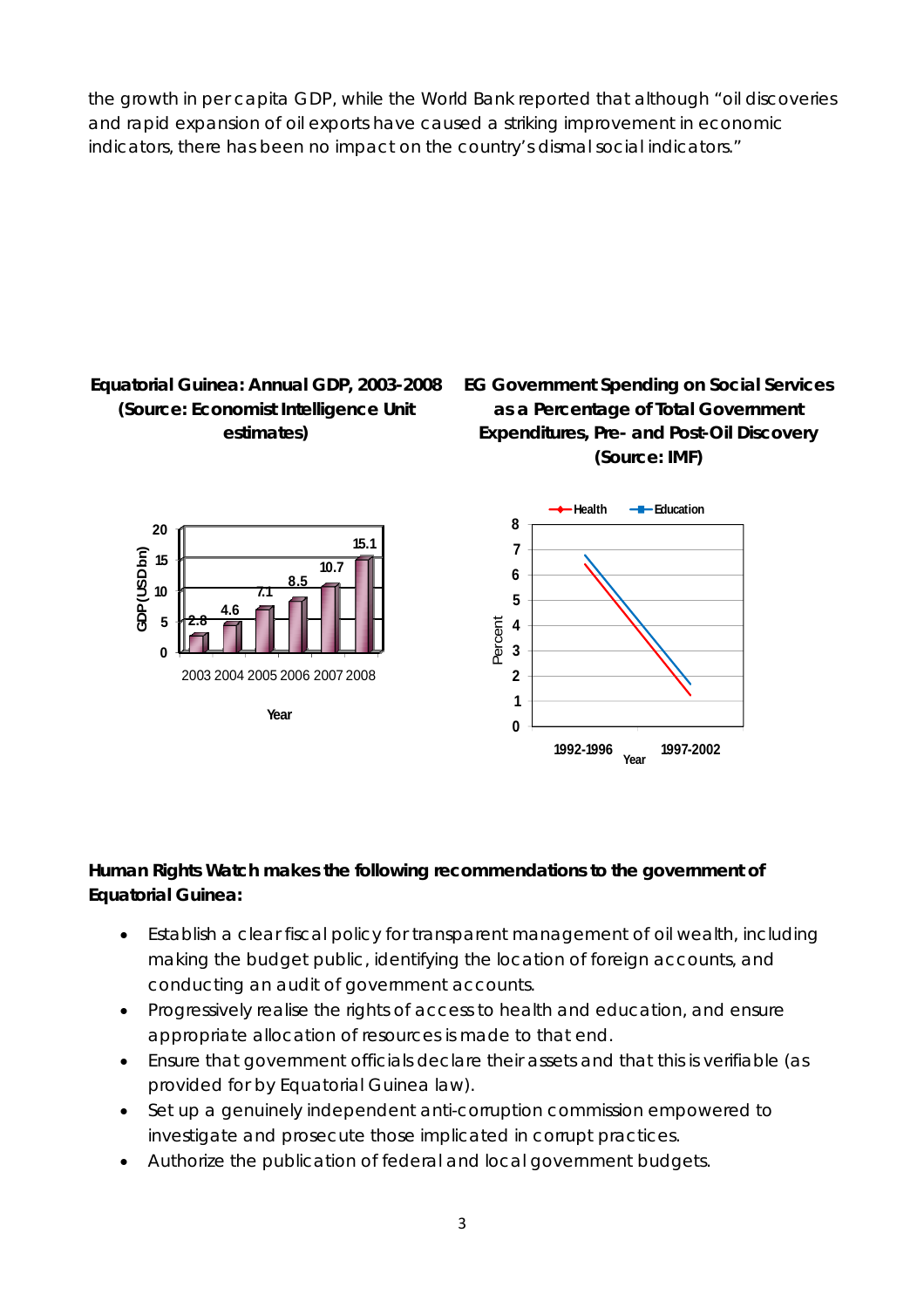### **Repression of political opposition through arbitrary detention and torture**

Equatorial Guinea is nominally a multiparty democracy, but through the use of criminal prosecutions, intimidation, and coercion, the government—led by the Democratic Party of Equatorial Guinea (PDEG)—has managed to maintain an effective monopoly over political life. For some 30 years the country has been under the control of President Teodoro Obiang. There have been no free and fair elections since independence in 1968.

The calling of elections in 2002, 2004, and 2008 was accompanied by intimidation and imprisonment of the opposition—with the government's using the pretext of thwarting a coup attempt as justification for its actions. The announcement of a foiled plot has usually been followed by waves of arrests of real and perceived opposition politicians, military personnel, their families and friends. Detention is frequently accompanied by torture and ill-treatment. Although Human Rights Watch is not in a position to verify whether each alleged coup attempt was actually real, we have documented the patterns of abuse associated with the government's response against real or perceived government opponents. These abuses include arbitrary arrest and detention without trial, torture, harassment, and extrajudicial killing.

Human Rights Watch interviewed two defendants, arrested following an alleged 2002 coup attempt, who had been tortured while in pretrial detention. They described being tied up with rope and hung from a bar with the result that their wrists, ankles, and shoulders were either dislocated or broken. The individuals also described how they were blindfolded for prolonged periods, kept in appalling conditions, and denied access to their lawyers and family. They said that the mistreatment was intended to coerce them into making incriminating statements regarding their alleged role in the coup attempt.

Similarly, about 70 people charged with offences related to another alleged coup attempt in October 2004 were reportedly tortured before and during a military trial in September 2005. The group consisted of former military officers and relatives of the alleged leaders of the attempted coup. Most of the defendants had been held incommunicado in Bata Prison since their arrests in December 2004 and January 2005. All but two of the defendants reportedly stated in the military court that they had been tortured in detention, and, according to Amnesty International, some reportedly still bore visible marks. One man apparently had to be carried in and out of court as he was unable to walk as a result of torture.

In response to alleged coup attempts, security forces in Equatorial Guinea also often detain relatives of suspects in an attempt to pressure the suspects into cooperation. In 2004, relatives of opposition party supporters, including the wife and daughter of activist Macelino Nguema Esono, were reportedly arrested and tortured. Similarly, according to Amnesty International, since October 2004 the wife of one of the in absentia defendants in the alleged 2002 coup attempt, Florencio Ela Bibang, as well as other members of his family and friends, have been reportedly imprisoned without charge or trial.

# **Human Rights Watch makes the following recommendations to the government of Equatorial Guinea:**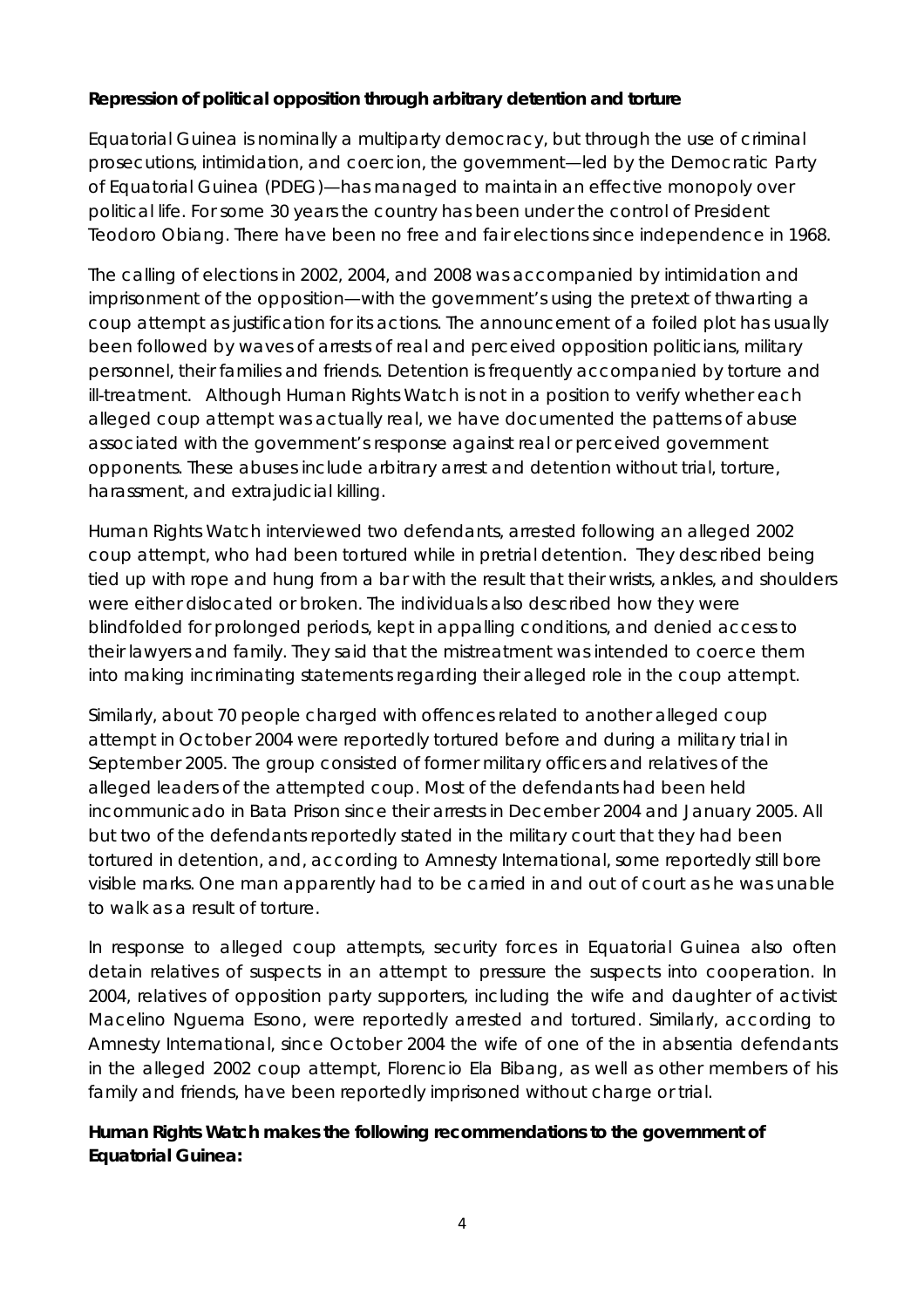- Produce a comprehensive list of political prisoners and provide information on where all prisoners are being detained.
- Grant families access to the detained.
- Promptly investigate allegations of torture, and hold perpetrators accountable.
- Allow foreign diplomats and human rights groups access to the country's prisons and detention centers to monitor the condition of prisoners and prisons.
- Put procedures in place to ensure free, fair, and transparent elections, including voter registration and elections training and monitoring, and allowing independent foreign monitors and journalists access.
- Uphold the rights of the opposition to travel freely, hold meetings, disseminate their views, and have equal access to the media.
- Ensure that an independent appraisal can be made of the effectiveness of human rights training given to security and law enforcement agencies.
- Remove its reservations to the Convention against Torture and other Cruel, Inhuman or Degrading Treatment or Punishment

### **Freedom of the media**

The government of Equatorial Guinea represses virtually any form of independent media. Although, at times, the media has highlighted official excesses in general terms, public and media criticism of public institutions and public sector mismanagement is actively discouraged. Criticism of the president and security forces is prohibited. As a result, selfcensorship and fear are widespread.

According to the Committee to Protect Journalists, Equatorial Guinea ranks as the fourth most-censored country in the world. The current 1992 press law authorizes government censorship of all publications. In the past five years the government has been particularly active in restricting media freedoms regarding the oil industry in the country and related allegations of corruption. In July 2004 the government confiscated digital satellite equipment from Spanish news agencies in the capital, Malabo, because of their live broadcasting of features about government corruption. In 2004 and 2005 the government expelled foreign journalists who were researching the oil industry.

Due to censorship, repression, and fear, a meaningful independent press does not exist in Equatorial Guinea. There are only two non-state-controlled newspapers published in the country, neither of which can report critically of government activity. The editor of the only independent paper, *La Opinión,* complained to Human Rights Watch that he could not print his paper, first because of a lack of newsprint itself, but also because the public's fear of being found possessing copies led to a lack of sales. Shopkeepers also require official permission to sell or distribute international newspapers or news magazines.

Aside from the print media there is only state radio and state television. The only private radio station is operated by the president's son, Teodorin Nguema Obiang Mangue. Teodorin Obiang also operates Television Asonga, a cable TV channel in Bata. The